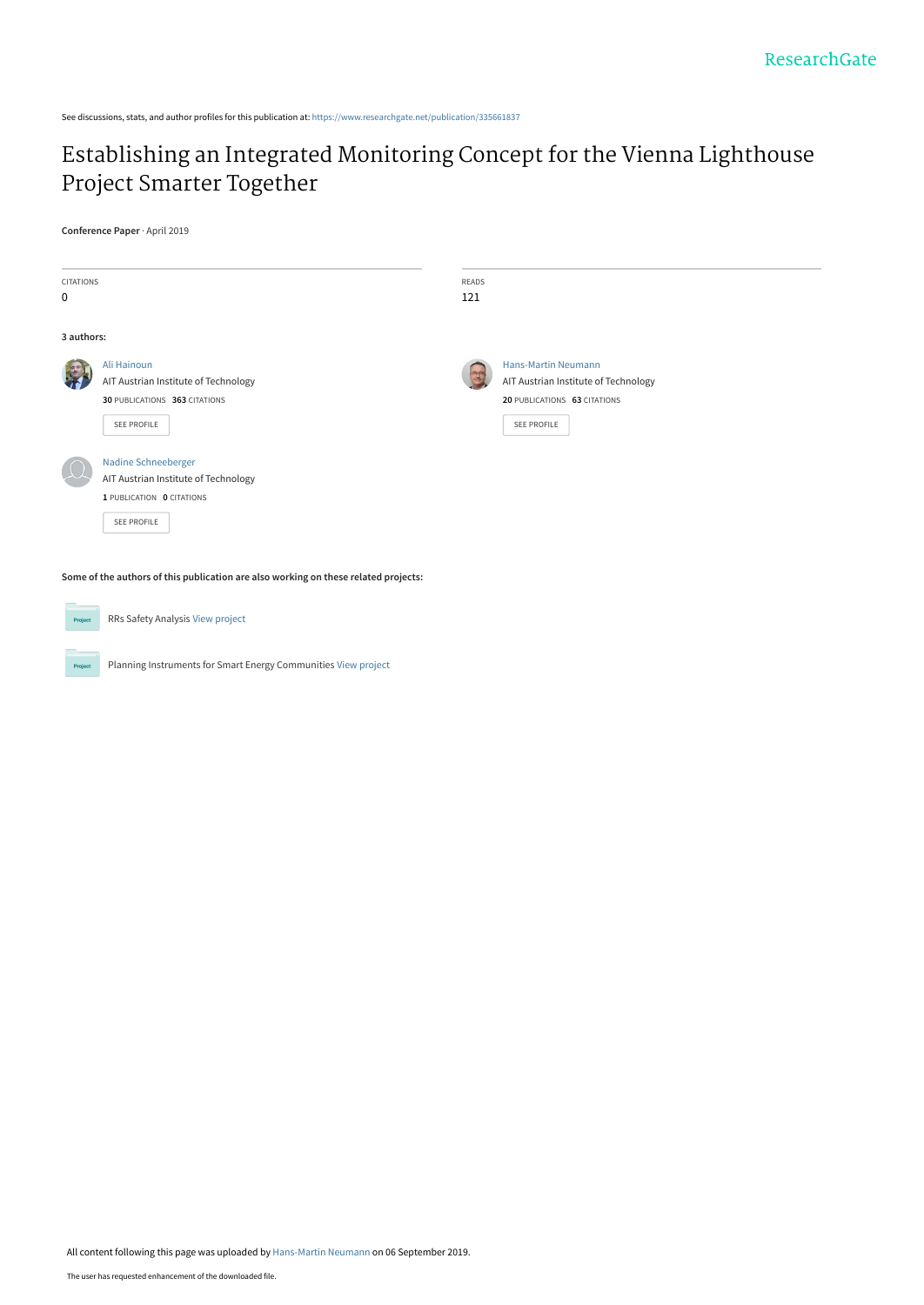#### **Establishing an Integrated Monitoring Concept for the Vienna Lighthouse Project Smarter Together**

#### *Ali Hainoun, Hans-Martin Neumann, Nadine Schneeberger*

(Dr.-Ing Ali Hainoun, AIT Austrian Institute of Technology GmbH, Giefinggasse 4, 1210 Vienna, Austria, [Ali.Hainoun@ait.ac.at\)](mailto:Ali.Hainoun@ait.ac.at) (Dipl-Ing. Hans-Martin Neumann, AIT Austrian Institute of Technology GmbH, Giefinggasse 4, 1210 Vienna, Austria, [hans](mailto:hans-martin.neumann@ait.ac.at)[martin.neumann@ait.ac.at\)](mailto:hans-martin.neumann@ait.ac.at)

(DI. Nadine Schneeberger, AIT Austrian Institute of Technology GmbH, Giefinggasse 4, 1210 Vienna, Austria, [Nadine.](mailto:hans-martin.neumann@ait.ac.at)  [Schneeberger @ait.ac.at\)](mailto:hans-martin.neumann@ait.ac.at)

## **1 ABSTRACT**

Within the EU Lighthouse Project "Smarter Together", the City of Vienna has been working during the last three years together with the Cities of Munich and Lyon following a P2P learning process to implement a set of integrated smart solutions with focus on holistic buildings refurbishment for low energy districts, onsite renewable energy supply (RES), e-mobility solutions and ICTs. This endeavour aims to support the city vision in transforming Vienna towards sustainable, resilient and liveable city along the ongoing urban transformation and energy transition.

For several demo site projects an integrated monitoring concept has been established and tested within a cocreation process encompassing city key stakeholders and various actors from research institutions, industry and building contractors. The developed concept comprises the whole automated process of sensor-based data collection, transfer to and storage on the city's Data Management Platform (DMP) and the subsequent processing, visualization and generation of related key performance indicators (KPIs). The KPI-based monitoring process seeks to track and monitor the impacts of the implemented solutions for the city demo sites beside their potential contribution to achieving city's sustainable development targets following an intracity rollout phase and a future replication plan in selected follower cities.

The established process highlights the importance of intensive communication among all stakeholders. The generated KPIs for the refurbished buildings demonstrates the importance of establishing a co-creation process gathering buildings owners, construction companies, city's governance, research institutions and IT utilities responsible for developing and maintaining Vienna's DMP and the following provision of smart services to third parties.

The KPI-based monitoring shows that for the use cases of building refurbishment (comprising 65060  $m<sup>2</sup>$  of social housing and 3800  $m<sup>2</sup>$  public building) the achieved energy saving by building efficiency measures will reach annually about 4760 MWh. The fossil fuel saving through substitution effect by onsite renewable energy generations (PV, solar thermal, geothermal heat pumps) will reach about 451 MWh. The resulting CO2 reduction by building energy saving and RES will reach about 1423 tCO2 annually. The results underline the importance of the implemented smart solutions in achieving Vienna Energy Framework Strategy pursuing a clear decarbonization path and thus supporting its transformation vision towards inclusive, sustainable and liveable city.

The deployment of the successfully implemented and monitored solutions is ongoing. Based on the lessonslearned and the gained best-practices, it is expected that the implementation of an appropriate replication plan will enable by the year 2030 that significant part of the existing old social buildings in Vienna will be refurbished and monitored following the integrated monitoring concept established within Smarter Together project.

## **2 INTRODUCTION**

The ongoing urban transformation will be predominantly controlled by the conceived transformation towards sustainable, efficient and low carbon energy system at the various levels of building, district and urban scales. The successive demonstration of integrated smart energy solutions at those levels will pave the way towards inclusive, sustainable, resilient and liveable cities and urban areas, at their centre stands the aspired concept of Smart City (SC, (2015). A complex, multi-disciplinary system that makes use of the highly condensed socio-economic activities and seeks -among others- to optimize the synergies resulting from the intersections between the different sub-systems -e.g. energy, water, land-use, transportation, ICT,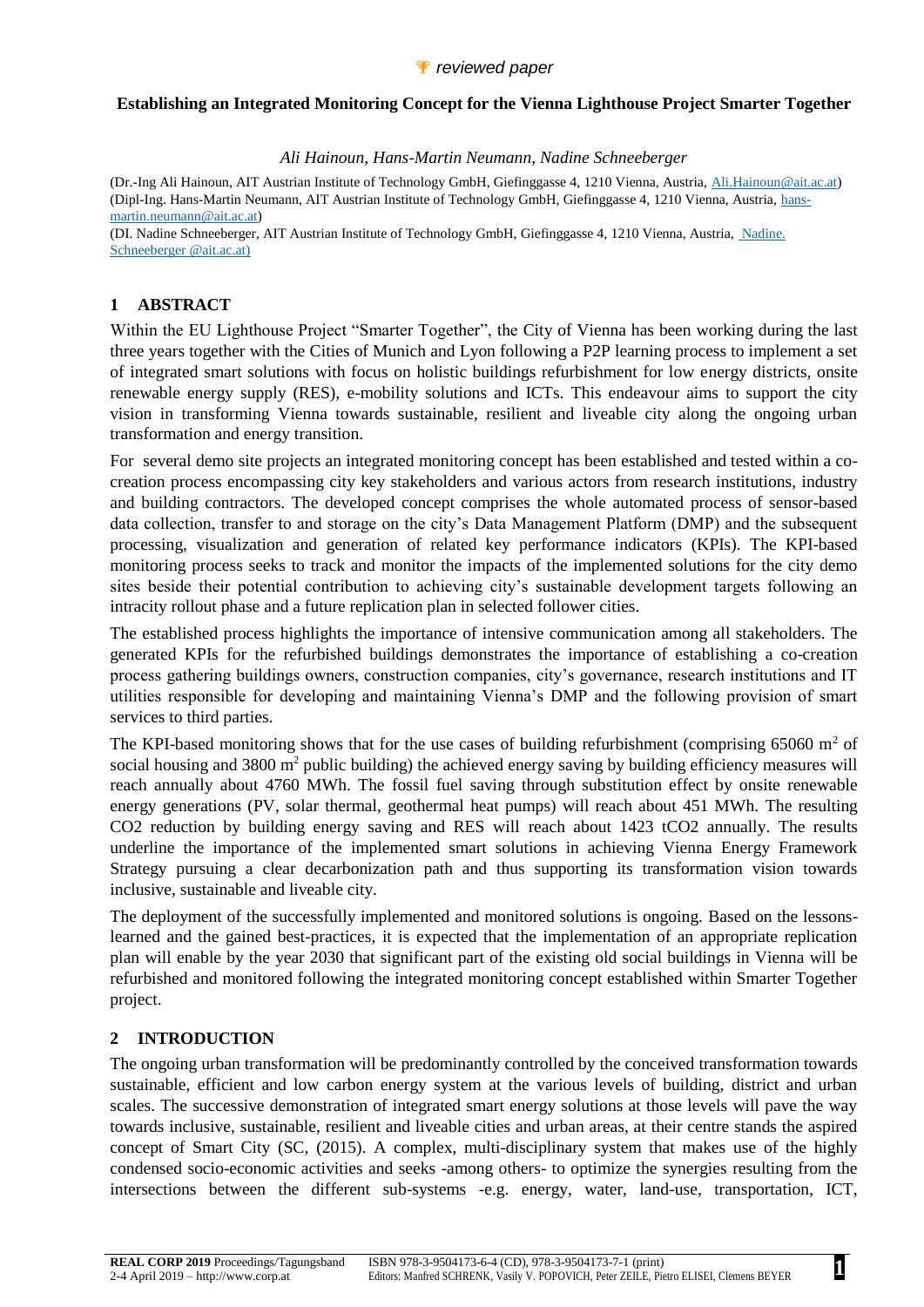infrastructure and logistics, etc.- in order to attain the conceived sustainable and resilient urban system (Energy Ahead, 2016) with optimized resources use as well as commodities and services flow.

In supporting this development path, the EU project Smarter Together brings together the three Lighthouse cities (LHCs) Lyon, Munich and Vienna to demonstrate the implementation of integrated smart solutions (in buildings, energy and mobility) within a holistic approach and following an integrated co-creation process covering cities key stakeholders. The groups of the smart solutions being currently in the final implementation stage within the LHCs cover 1) citizen engagement and stakeholder involvement in the established co-creation process, 2) holistic refurbishment of private and public buildings to achieve low energy districts by significant enhancement of building shales insulation beside integrating district heating and local renewables, 3) Connecting renewable energy sources 4) integrated e-mobility solutions of different e-vehicle including charging stations, and 5) data management platforms (DMP) & smart services to manage the storage, processing and visualization of the data collected from the implemented solutions for each LHC (smarter Together, 2018). Smarter Together runs from 2016 to 2021 including a subsequent phase of monitoring and evaluation.

Within the project the LHC Vienna has been working on demonstrating several integrated smart solutions focusing on buildings refurbishment, e-mobility and ICTs. Buildings refurbishment cover renovation activities to highly efficient building envelope (insulation of building shale, windows and roof), modernization of the building energy supply system (for space and water heating and lighting), increasing the contribution of onsite RES. The solutions are being implemented in a demonstration area located in the 11th south-eastern city Vienna district Simmering. Simmering is a classic workers and industrial district with about 21000 inhabitants of diverse cultural backgrounds and the majority of them belongs rather to the lower income group of Vienna city. The refurbished buildings are owned by the Vienna city covering the three residential social housings of Hauffgasse 37-47, Lorystraße 54-60 and Herbortgasse 43 with a total floor area of 65000 m2 and 1300 inhabitants in addition to a public building of the Secondary schools Enkplatz 4 with a refurbished area of 3800 m2 (smarter Together, 2018), (D2.3.3, 2018).

The implemented e-mobility solutions contribute also to the city sustainable development with main focus on environmental impacts -to reduce CO2 emission and local pollution-, testing the energy saving of e-solutions compared to the reference fossil running vehicles beside changing mobility behaviour by testing alternative models like e-car sharing. The demonstrated solutions within Vienna LHC cover the transport modes of E-Vans, E-Forklifts, E-cars beside E-car and E-bike sharing.

The ICTs play and essential role in realizing the monitoring concept from the level of sensor-based data gathering to the KPIs calculation. Key element herewith is the established DMP within each of the LHC. The realized DMPs support the establishment of comprehensive big data sets of various domains affected by the Smarter Together project covering building management systems, production of onsite RES, management of mobility systems (including e-car/bike sharing). Moreover, the realized DMP helps facilitating an automatized data transfer between project partners that stimulates a proper understanding on how the various infrastructure components are working and which additional applications for the city end users can be created. Furthermore, the DMP plays a central role in establishing an integrated monitoring process based on extracting KPIs related to the particular measures realized within the project demonstration areas (e.g. buildings energy saving and CO2 reductions). This helps in evaluating the impact of the implemented solutions and their future potential in supporting the desired urban sustainable development of the considered city.

In addition to the mentioned direct effects, the realized solutions and monitoring infrastructure implies indirect socio-economic benefits for citizens, cities public authorities and key actors in term of commercial exploitation and new business models stimulated by increased contributions to open data government. This can be demonstrated by lower energy bills in the demonstration districts, citizen-driven data strategies and improved co-creation capacity on local level. This again can boost the replication potential of the realized integrated smart solutions.

Essential part for the successful rollout and replication of the integrated smart solutions is the development of an appropriate KPIs-based monitoring process that enables tracking and monitoring the impacts of the implemented solutions within the city demo sites. The monitoring process creates quantitative and qualitative



**REAL CORP**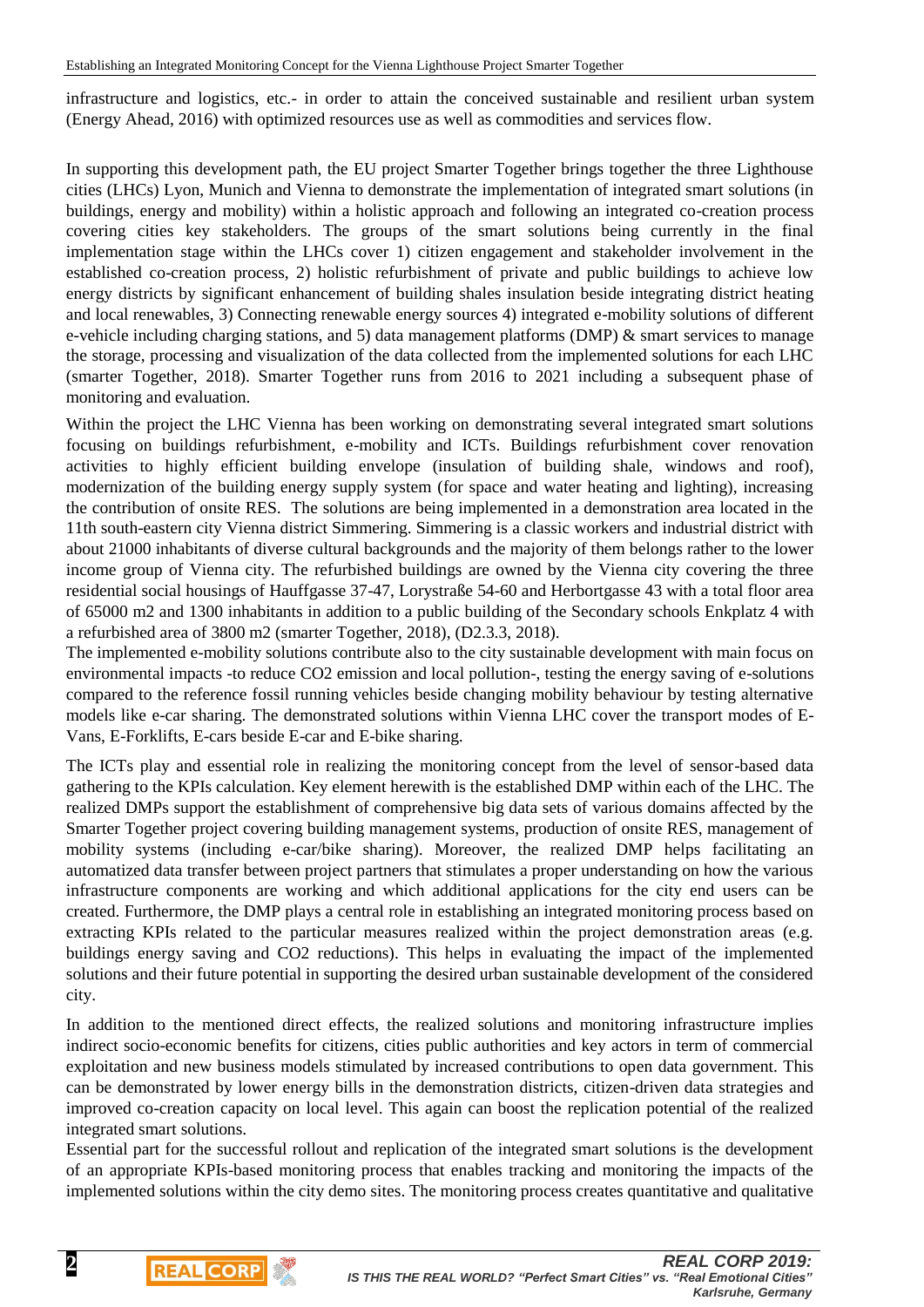data, where the KPIs are calculated using the ongoing measurements of the post implementation phase compared with the historical data as refence benchmarking. The documentation of the process is a crucial step and leads to a detailed insight into the benefits of the measures.

The careful selection and evaluation of representative KPIs help to enhance the implementation process, maximize the positive impacts of the assigned solutions and figure out their future rollout and potential contribution to the concepts of smart city along the sustainable development plan of Vienna city. Finally, a well-established KPIs-based monitoring process sets the course for a successful future replication plan in other cities.

## **3 P2P LEARNING PROCESS**

Smarter Together focuses on an intensive multi-level knowledge management supported by a peer-to-peer (P2P) learning process established among the three LHCs. The peer-to-peer (P2P) learning process established among the three LHCs builds with its lessons-learned and best-practices the fundament for widescale rollout of the solutions within the LHCs and the further replication within a set of Follower Cities (FCs) comprising Santiago de Compostela, Sofia and Venice. Moreover, the two additional observer cities, Kyiv and Yokohama, will adopt and replicate the successfully implemented solutions benefiting from the experience of the LHCs and their FCs.

A key element in this P2P learning process is the establishment of participatory co-creation processes spanning the cities key actors and stakeholders including building owners, tenants, citizens, city governance, real states companies, energy supply utilities beside industry and research organizations. Integrating all those city stakeholders within the planning and implementation process is vital for the successful implementation of the smart solutions and represents an important guarantee to ensure their alignment with the city's future transformation vision and sustainable development plan. Moreover, the applied P2P process promotes an intensive governance learning process by applying different governance approaches reflecting structural, cultural and historical background of each city.

Following the conceived P2P learning process in implementing integrated smart solutions at building and district levels of the LHCs Lyon, Munich and Vienna, an integrated monitoring process has been developed. The monitoring process relies upon carefully selected KPIs aiming at evaluating and tracking the sustainability impacts of the implemented solutions in social, economic and environmental dimensions. This covers the impacts of energy saving by improving the building shale efficiency, contribution of RES, reduction of CO2 emission and air pollutions, citizen and governance participation, reduction of energy bills and maintenance cost per dwelling and enhancing the living comfort.

#### **4 THE INTEGRATED CONCEPTS OF BUILDINGS MONITORING**

For the implemented smart solutions in buildings and mobility an integrated monitoring concept has been established following a co-creation process encompassing various city stakeholders. It covers the whole automated process of sensor-based data collection, transfer and storage on the Vienna data management platform and the final consolidation and processing to timely visualise the results and generate related KPIs covering inter alia achieved energy saving, RE contribution and CO2 reduction. Figure 1 shows schematically the flow chart of the automated data monitoring process. Detailed description to the involved stakeholder and the technical specifications of the monitoring process by of the Vienna use cases is available in the Maintenance Plan of Smarter Together project  $(MP, 2018)^1$ .

Figure 1 presents the various steps of the monitoring concept. Using an M-Bus interface, each of the onsite meters for electricity, heat, gas and water is equipped with an M-Bus module and linked further to an M-Bus Master. The Sampling frequency of raw data measurement depends on the physical behaviour and the underlying process of the measured parameters and amounts to 15 minutes. The measured data are then transferred to the Energy Management System (EMS) at MA34 (Municipal department, Building and facility management) using the Supervisory Control and Data Acquisition (SCADA) system. The data are then stored at the Smarter Together Data Platform at M01 (Municipal department, Wien Digital) where they are then processed and visualized. Finally, for processing and calculation of KPIs the data are then provided to the AIT.

l

<sup>&</sup>lt;sup>1</sup> MP, 2018. Maintenance Plan, Deliverable D6.2.1, Smarter Together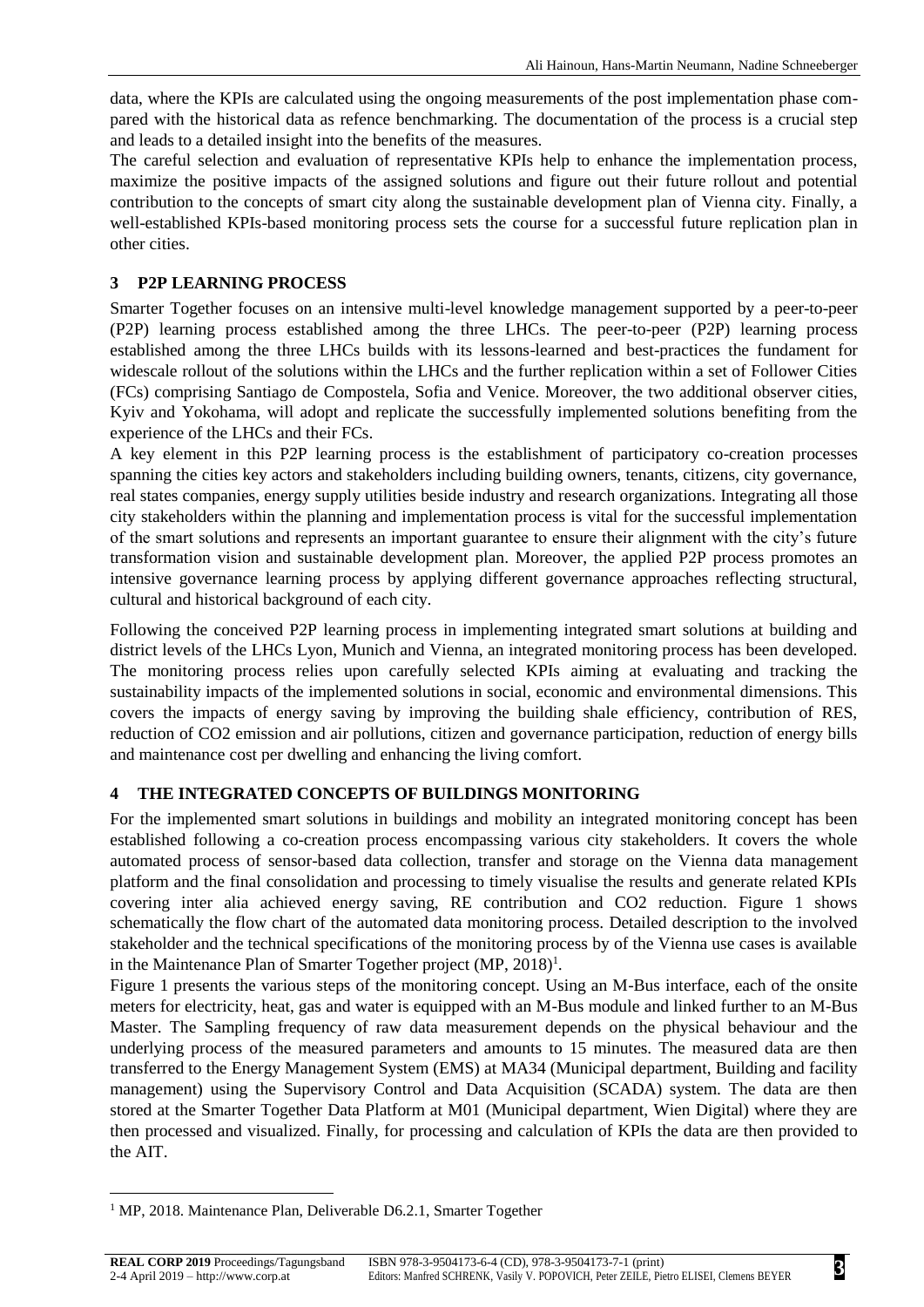

Figure 1: Schematic flow diagram of the integrated monitoring process for the Vienna lighthouse demo sites.

#### **4.1 Meter Concept at the Demo Sites**

**4**

I

**REAL CORP** 

For each demo sites of the refurbished projects a meter concept has been developed showing the M-Buscapable meters for the consumption of space heat, hot water, electricity of public area and lifts and cold water. The refurbished buildings are owned by the Vienna city covering the three residential social housings of Hauffgasse 37-47, Lorystraße 54-60 and Herbortgasse 43 with a total floor area of 65000 m2 and 1300 inhabitants in addition to a public building of the secondary schools Enkplatz 4 with a refurbished area of 3800 m2 (Smarter Together, 2018).

The Hauffgasse represents the biggest refurbished building in Vienna LHC. The building complex is a social housing owned by the housing association BWSG. It consists of 3 separate blocks comprising 486 flats with 1051 tenants (Figure 2). All flats are supplied with space heating and water heating by the municipality district heating operated by the utility KELAG.



Figure 2: The final stage of building refurbishment at Hauffgasse

To demonstrate the working principle of the monitoring step at the demo site Figure 3 demonstrates schematically the Meter Concept of the Hauffgasse. The other buildings follow similar approach with different technical specification. Space and water heating demands are monitored with two separate meters. Besides, two rooftop PV systems with total nominal capacity of 76 kW is installed on the top-roof of Block 1 and Block 3 occupying about  $370 \text{ m}^2$ . The generated electricity is completely used for water heating for which a separate e-patron is considered to convert PV-electricity directly into heat. After the building refurbishment, new apartments were added to the three blocks for which two additional heat meters -for space heating and water heating- have been added to the two already existing meters resulting in 4 heat meters pro block. A total of 12 heat meters are considered for monitoring the heat consumption. 24 electricity meters are installed to monitor the general electricity consumption of the common area, lifts, Sauna, community centre, heat patron, charging station of e-car sharing and electricity generation of the two PV panels. For each of the 3 blocks one additional M-Bus capable water meter is installed to monitor municipal water consumption. Altogether, the building facility will be equipped with 39 M-Bus capable meters.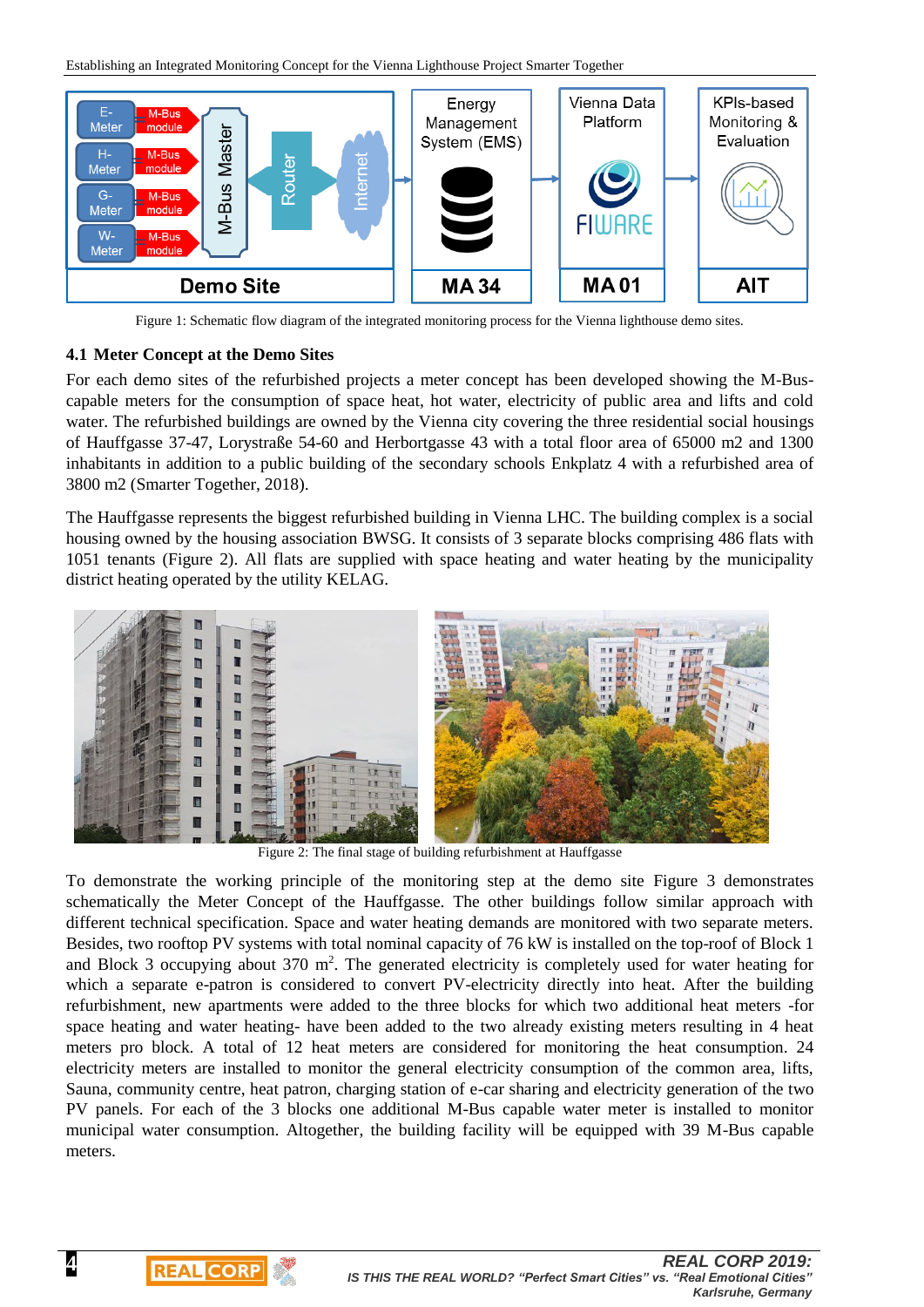

Figure 3: Meter concept for the demo site of Hauffgasse (after refurbishment)

Table 1 shows a list of the M-Bus capable meters for the 4 buildings. Altogether 19 heat meters will be implemented for monitoring the lumped consumption of building space and water heating, 43 for electricity consumption, 4 for electricity production by local PV, 3 for the lumped building gas consumption and 7 for lumped water consumptions. Altogether 76 meters are used to monitor the four Vienna demo sites buildings.

Table 1: summary of the M-Bus capable meters for monitor energy consumption in the 4 Vienna buildings demo sites.

| <b>Metre Type</b><br><b>Building</b> | <b>Heat</b><br>meters | <b>Electricity</b><br>meters | $PV-$<br><b>Production</b><br>meters | <b>Gas meters</b> | <b>Water</b><br>meters | <b>Sub Total</b> |
|--------------------------------------|-----------------------|------------------------------|--------------------------------------|-------------------|------------------------|------------------|
| Hauffgasse 37-47                     | 12                    | 22                           | $\mathfrak{D}$                       |                   |                        | 39               |
| Lorystraße 54-60                     |                       | 8                            |                                      | 2                 |                        | 13               |
| <b>Herbortgasse 43</b>               |                       | 9                            |                                      |                   |                        | 12               |
| <b>School Enkplatz 7</b>             |                       | 4                            |                                      |                   |                        | 12               |
| <b>Grand Total</b>                   | 19                    | 43                           |                                      |                   |                        | 76               |

#### **4.2 Historical Data of Buildings Energy Consumption**

The historical data of building energy performance before the refurbishment (initial start was the first half of 2018) have been collected and evaluated. The data refer to several past years ahead of the refurbishment and vary between three and seven years for the social housings and six months for the school building. The available data cover space and water heating consumption, gas consumption and general electricity consumption related to the building common activities and adds up from different sources (e.g. general lighting, elevators, intercoms, heating pumps, receiver amplifiers, cable TV) (Clausnitzer et al, 2009), (Bogenstätter, 2007). All the processed data correspond to the collective consumption at block or total building level. No dwellings specific data have been processed due to private data protection rules.

The collected data are on monthly basis for the of the three-social housings whereas for the school building data with a sampling rate of 15 minutes are available.

Processing and evaluation of buildings energy consumptions data and their related energy supply options (of heat, gas and electricity) before building refurbishment builds the baseline data against which the impacts of the implemented smart solutions are measured. This approach builds the basis of the KPIs-based monitoring process that aims to calculate the achieved energy saving, fuel substitution, RES contribution and related CO2 reduction resultant of the completed refurbishment.

Furthermore, the energy performance certificates (EPC) before and after the refurbishment have been consulted for the purpose of comparison with the real measured building specific data for both plausibility check and evaluating the meaningfulness of EPC for the monitoring process. This is important due to the fact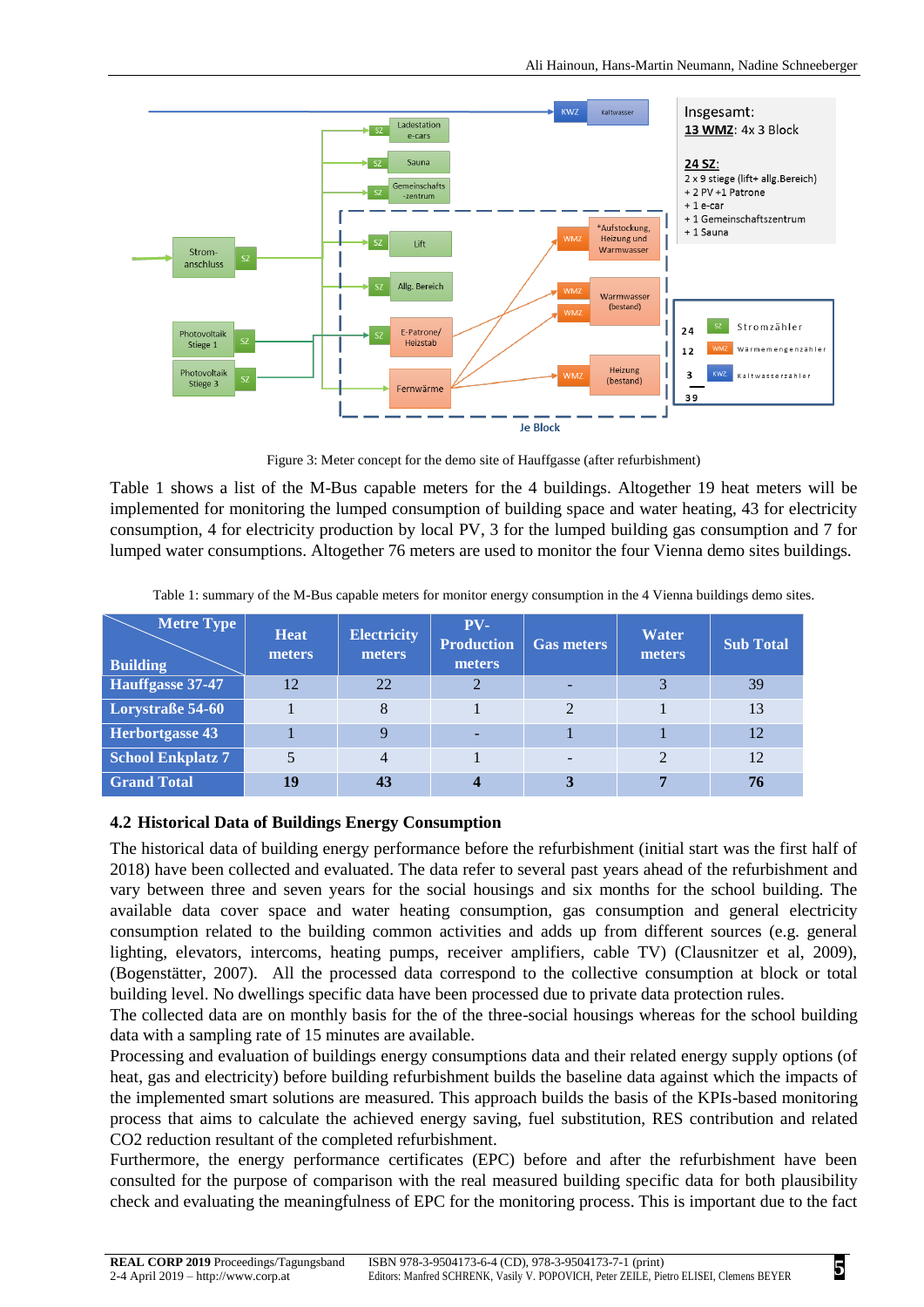that the building heat consumptions given in the EPCs are mostly estimated based on theoretical correlations, constitutive assumptions and whether adjusted data for the Heating Degree Days (HDD) and outdoor temperatures (HGT, 2013). Thus, they represent a good estimation of the real building heat consumptions.

Moreover, the comparison of the EPCs before and after refurbishment offers the possibility to calculate the theoretical target KPIs at the early stage where no data are available for the refurbished building.

Figure 4 depicts in an exemplary manner the collective result of the monthly heating and hot water demand for block 1 of the Hauffgasse for the years 2016. In addition, the average monthly temperature is also included based on actual measurement of the outdoor temperature near the building site. The monthly distribution of heat demand demonstrates the clear dependency of heating demand on the outdoor temperature and the resulting seasonal variation. One exception is the observed high heat consumption for the month March. The daily evaluation of the outdoor temperature revealed significant temperature drops in several days of the month, a clear reason for the unexpected jump in heat demand. This type of plausibility and consistency check has been applied for all data giving more insight into the dependency of the building heat and electricity consumption on various physical parameters. This approach is helpful for the later assessment of the generated KPIs within the monitoring process.



*Figure 4: Example of the monthly heating demand of Block 1 from 2016 with the monthly average temperature (in MWh), (BWSG, 2017).*

#### **4.3 Selected Target KPIs of Refurbished Buildings**

I

**REAL CORP** 

As to this stage, real measurements of various data on building energy consumption, local RES generation are still not available, indicative calculation have been performed based on the data given in the EPCs of the four buildings before and after the refurbishment. This provides a good estimation of the expected impacts of the implemented smart solutions related to energy efficiency and RES measures. In the second half of 2019, when building refurbishments are completed and the onsite meters are implemented, and their functionality is verified within the developed monitoring concept, a real data monitoring will be possible. The various KPIs will be then calculated for different time scales. In particular, the KPIs on building energy saving and related CO2 reduction will be calculated based on the energy consumption data measured after refurbishment compared with the previously presented historical one that serve as benchmarking data. As presented in Table 2 the annual energy saving by building efficiency measure will reach about 4760 MWh. The total installed RES capacity for electricity and heat will reach 145 kW and 178 kW, respectively. The resulting energy generation by RES will reach annually about 451 MWh. The resulting annual CO2 reduction (arising from fossil fuel saving and substitution) will amount to 1423 tCO2, distributed to 90% and 10% for building efficiency and RES measures, respectively. The calculation of the CO2 reduction resulting from the electricity and heat saving are performed based on the emission factors for Austrian electricity mix and the emission factors of the Vienna heat suppliers KELAG and Wien Energie (UMBA, 2018), (OIB, 2016), (Wien Energie, 2015).

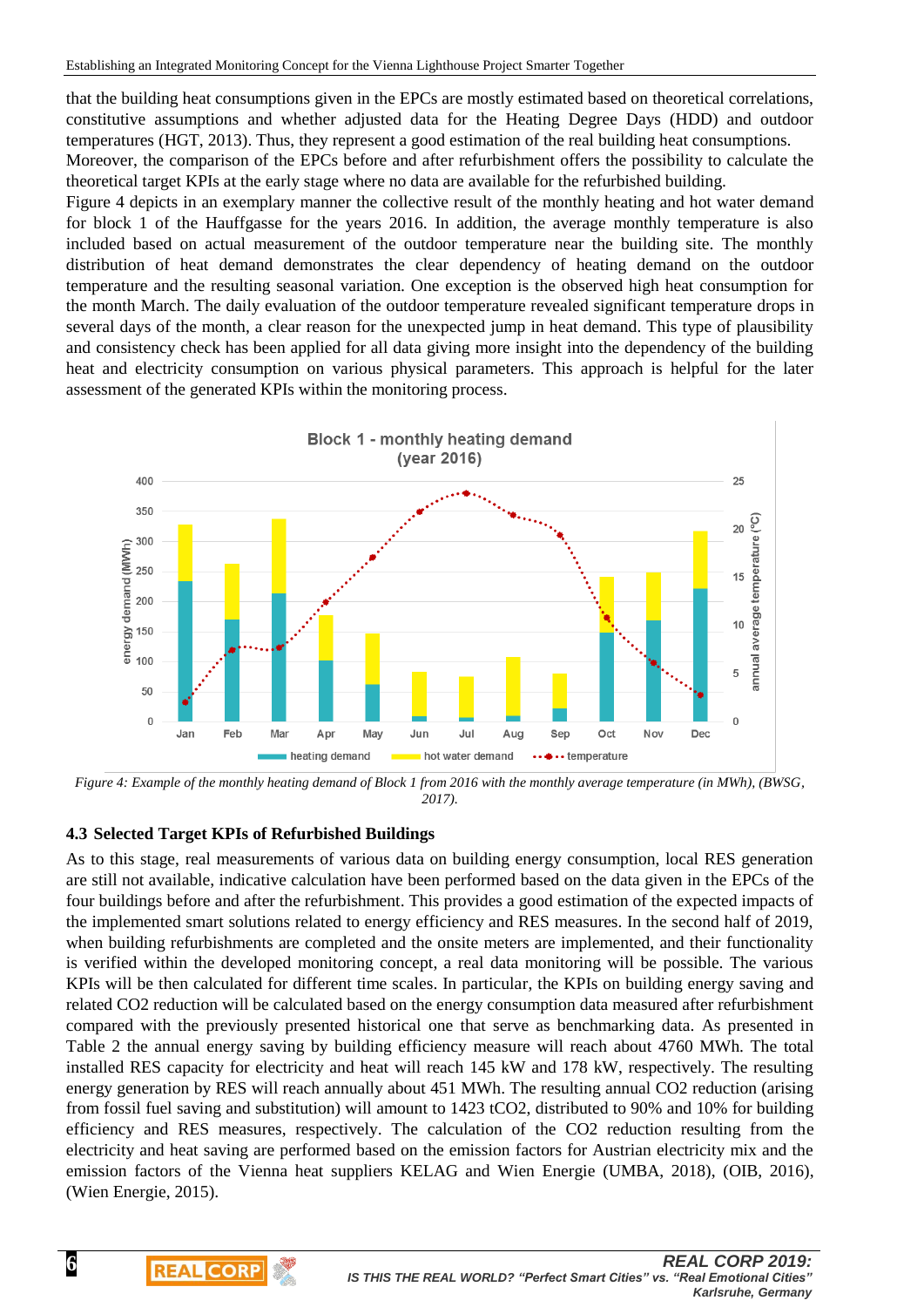| <b>KPI</b>                                                 | Unit           | <b>Hauffgasse</b> | Lorystr. | <b>Herbortgass</b>       | <b>NMS</b><br><b>Enkplatz</b> | <b>Total</b><br>building |
|------------------------------------------------------------|----------------|-------------------|----------|--------------------------|-------------------------------|--------------------------|
| Refurbished floor area                                     | m <sup>2</sup> | 53,532.00         | 8,800.00 | 2,728.00                 | 3,800.00                      | 68,860.00                |
| <b>Energy savings by building</b><br>efficiency measures   | MWh/a          | 3,771.86          | 669.20   | 263.69                   | 55.37                         | 4,760.12                 |
| Specific energy saving by<br>building measure              | $kWh/m2$ . a   | 70.46             | 76.05    | 96.66                    | 14.57                         | 69.13                    |
| Final energy covered by<br><b>RES</b>                      | MWh/a          | 79.89             | 7.36     | $\overline{\phantom{a}}$ | 363.92                        | 451.17                   |
| CO <sub>2</sub> reduction by energy<br>efficiency measures | tCO2/a         | 882.45            | 290.21   | 82.17                    | 37.26                         | 1,292.09                 |
| CO <sub>2</sub> reduction by RES<br>supply measures        | tCO2/a         | 19.81             | 1.82     | $\overline{\phantom{a}}$ | 109.95                        | 131.58                   |
| <b>Total CO2 reduction for</b><br>buildings                | tCO2/a         | 902.26            | 292.03   | 82.17                    | 147.21                        | 1,423.67                 |

| Table 2: Estimated energy saving and CO2 reduction by building |  |  |
|----------------------------------------------------------------|--|--|
|----------------------------------------------------------------|--|--|

# **5 CONCLUSION**

For monitoring the impacts of the implemented integrated smart solutions of the Smarter Together Vienna LHC, an integrated KPIs-based monitoring process has been established supported by a co-creation process covering cities key stakeholders and covering the whole process of automated data collection, transfer to the city DMP and the subsequent processing and calculation of KPIs. The established concept covers the different steps of the monitoring process including the implementation of the meter infrastructure and the generation of desired KPIs related to the smart solutions being under implementation in the Vienna demo site projects. Within this effort following activities and main results have been achieved:

- Processing the historical data of building energy consumption and comparing the measured data with the related EPCs beside inter-comparison between the three residential buildings.
- Establishing the meter concept and defining the stakeholders involved in the monitoring process (from the data collection up to the storage on the data management platform and the final data processing for visualization and calculating the KPIs
- Calculation of selected KPIs regarding energy saving, renewable energy supply (RES) contribution and CO2 reduction based on the EPCs before and after the refurbishment. Once the postrefurbishment data are available, the real KPIs will be calculated using the reference data (historical data) before refurbishment.
- The achieved initial results for the main KPIs of buildings refurbishment indicate the following:
	- Energy saving by building efficiency measures will reach annually about 4,760 MWh/a.
	- The installed onsite capacities of PV will reach 145 kW, and that of solar thermal and heat pumps about 178 kW. The resulting annual fossil fuel saving through RES contribution will reach about 451 MWh/a.
	- Total annual fossil fuel saving through energy saving and RES measures will attain about 5,173 MWh/a and the resulting annual CO2 reduction of about 1423 tCO2/a
	- Specific energy saving per floor area will reach 69 kWh/m².a and the specific CO2 reduction per floor area about 20.7 kg-CO2/ m².a.